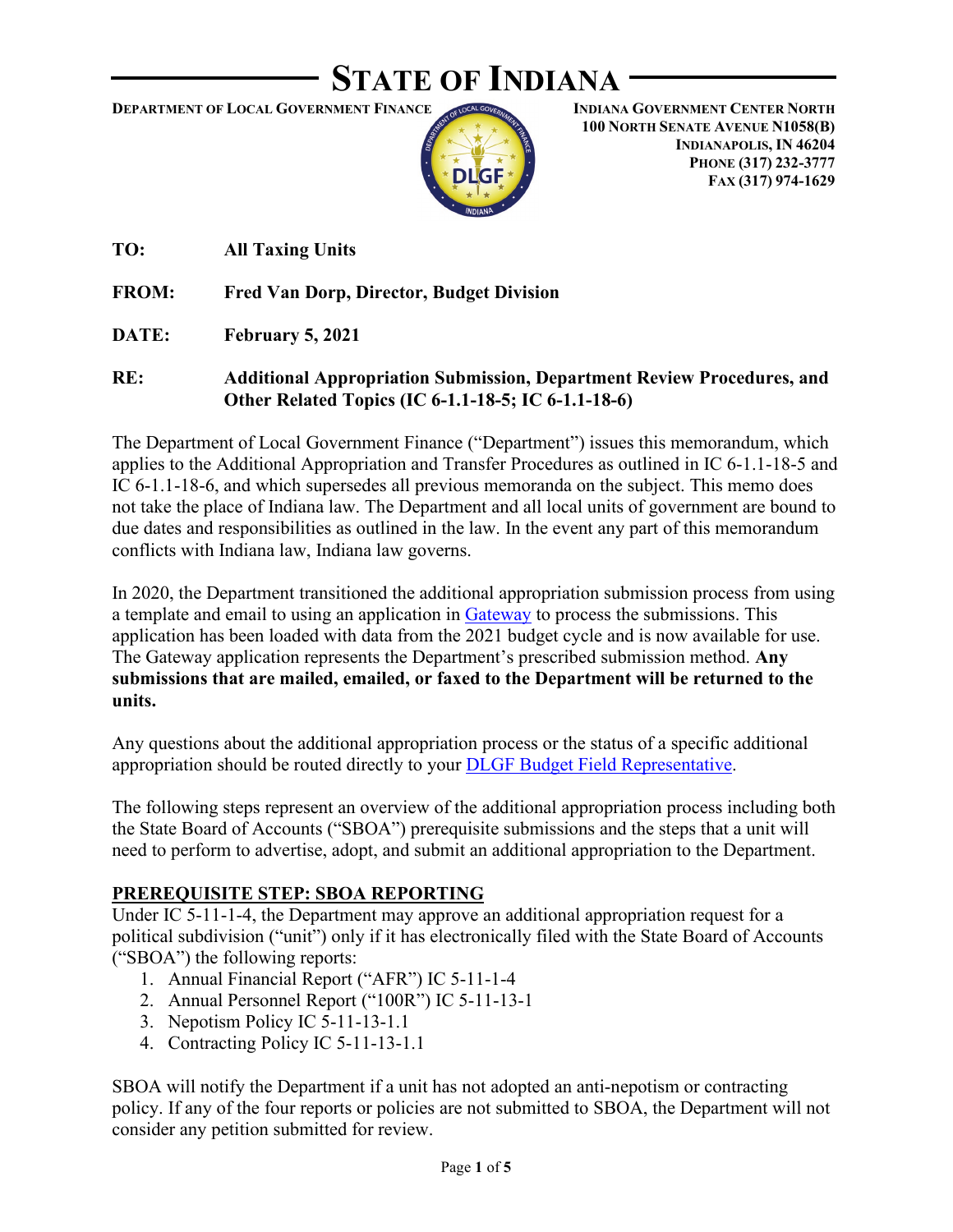## **STEP 1: PUBLIC NOTICE**

The proper fiscal body of a unit must give public notice of their proposed additional appropriation. The notice shall state the time and place at which a public hearing will be held on the proposal. The notice should include:

- 1. Each fund name and number.
- 2. Categorical breakdown of the proposed additional appropriation for each fund.
- 3. The total of the proposed additional appropriation for each fund.

The notice shall be published one time in two newspapers published in the unit's jurisdiction. If only one newspaper is published in the jurisdiction, publication in that paper is sufficient. In accordance with IC 5-3-1-2(b), the publication must occur not less than ten calendar days before the public hearing on the proposal.

## **STEP 2: PUBLIC HEARING**

The proper fiscal body of the unit shall hold the public hearing on the proposal as advertised. At the public hearing, an action shall be taken to approve, modify, or disapprove the proposed additional appropriation as advertised. The fiscal body shall not adopt appropriations exceeding the amount advertised.

Any additional appropriations by a unit whose annual tax levy must be adopted by a city, town, or county fiscal body under IC 6-1.1-17-20 or by a legislative or fiscal body under IC 36-3-6-9, collectively referred to as binding units, must be adopted by the same fiscal or legislative body by ordinance before the Department may approve the additional appropriation.

Libraries whose additional appropriations would increase their budgets by a percentage greater than the maximum levy value growth quotient for the current year must have their additional appropriations approved by the city, town, or county fiscal body described in IC 6-1.1-17-  $20.3(c)$ .

If the unit's fiscal body postpones action on the request, the additional appropriation does not have to be re-advertised provided the postponement of the request is stated publicly and included in the minutes of the correctly advertised meeting, and all requirements of the Open-Door Law (IC 5-14-1.5) are satisfied.

### **STEP 3: SUBMISSION TO DEPARTMENT**

After the public hearing, the unit will enter advertisement dates, adoption dates, funds, and approved additional appropriation amounts into [Gateway](https://gateway.ifionline.org/login.aspx) for the Department to review.

### **STEP 4: DEPARTMENT REVIEW & RESPONSE**

When an additional appropriation is submitted, the Department will determine whether sufficient funds are available during the calendar year for the proposal and whether the proper procedures have been followed. The Department will limit the amount of the additional appropriation to the amount of funds available or to be made available and that have not been previously appropriated. To make this determination, the Department will use the same data used during the budget certification to validate the fundability of the additional appropriation for each fund. This will include reviewing the estimated cash balance (Form 4 - Line 18), the miscellaneous revenue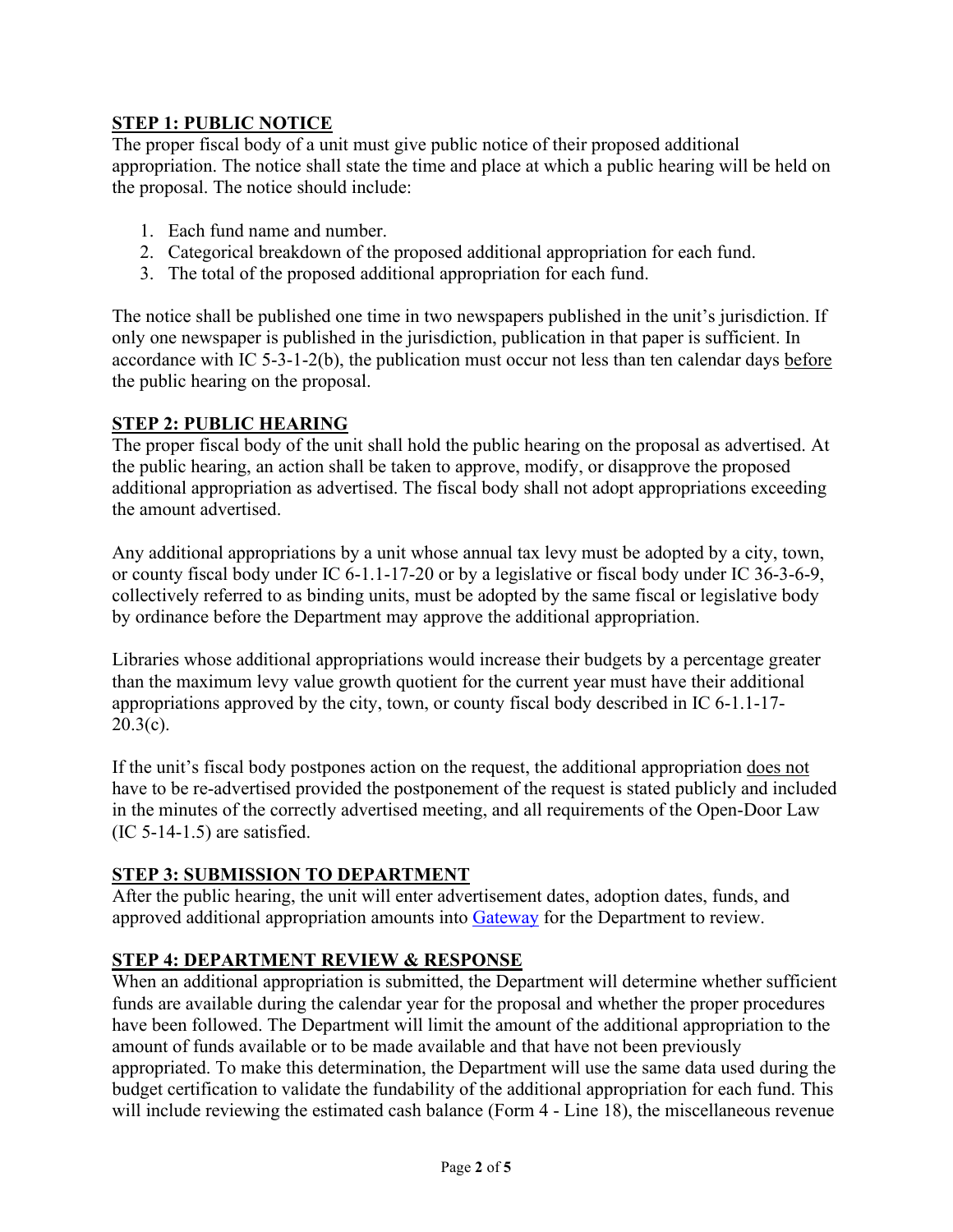(Form 4 – Line 3, Form 4 – Line 13, Form 2), and the circuit breaker (Form 4 – Line 12).

Occasionally, an additional appropriation is fundable due to the addition of a new revenue source or an increase in existing miscellaneous revenue in excess of what was originally submitted during budget certification. If a unit needs to revise its miscellaneous revenue estimate, the updated amount for each specific miscellaneous revenue can be entered into the Additional Appropriation application in Gateway. This update will not impact what was originally submitted in the Budget Application but will be used to validate additional appropriations submitted throughout the budget year.

The Department will use two different values for the circuit breaker while reviewing a petition. From February 1 – April 15, the Department will use the same circuit breaker estimate for each fund that was reported on Form 4 - Line 12. From April 16 – December 31, the Department will use the actual circuit breaker amounts reported to the Department by the county auditor during the Abstract certification process. The Department will post the actual circuit breaker amounts on the Department's website and load the totals for each fund into Gateway.

Once the petition is submitted and validated by the Department, depending on the fund, the unit will immediately be able to print off their approval or their proof of submission documentation for their records.

The final section of the memo summarizes the Department's position on various other additional appropriation topics.

## **TRANSFER OF APPROPRIATIONS BETWEEN MAJOR CLASSIFICATIONS**

IC 6-1.1-18-6 does not apply to units with departmentalized budgets seeking to transfer appropriations from one department to another. Those units should follow the additional appropriation procedures and appropriation reduction procedures for such transfers.

The proper fiscal body of a political subdivision may transfer appropriations from one major budget classification to another within the same fund and department or office if:

- 1. They determine that the transfer is necessary;
- 2. The transfer does not require the expenditure of more money than the total amount set out in the budget for that fund as finally determined under IC 6-1.1; and
- 3. The transfer is made at a regular public meeting and by proper ordinance or resolution.

A transfer may be made under IC 6-1.1-18-6 without notice and without the approval of the Department. For those units that are not departmentalized, it is not necessary to file documentation with the Department on transfers from one major budget classification to another.

## **RAINY DAY FUND**

The Rainy Day Fund is subject to the same appropriation process as other funds that receive property or income tax money.

Under IC 36-1-8-5.1, a county, city, or town may at any time, by ordinance or resolution, transfer to its General Fund or any other appropriated funds money that has been deposited in its Rainy Day Fund. Transfers to or from the Rainy Day Fund must be reported to the Department. Units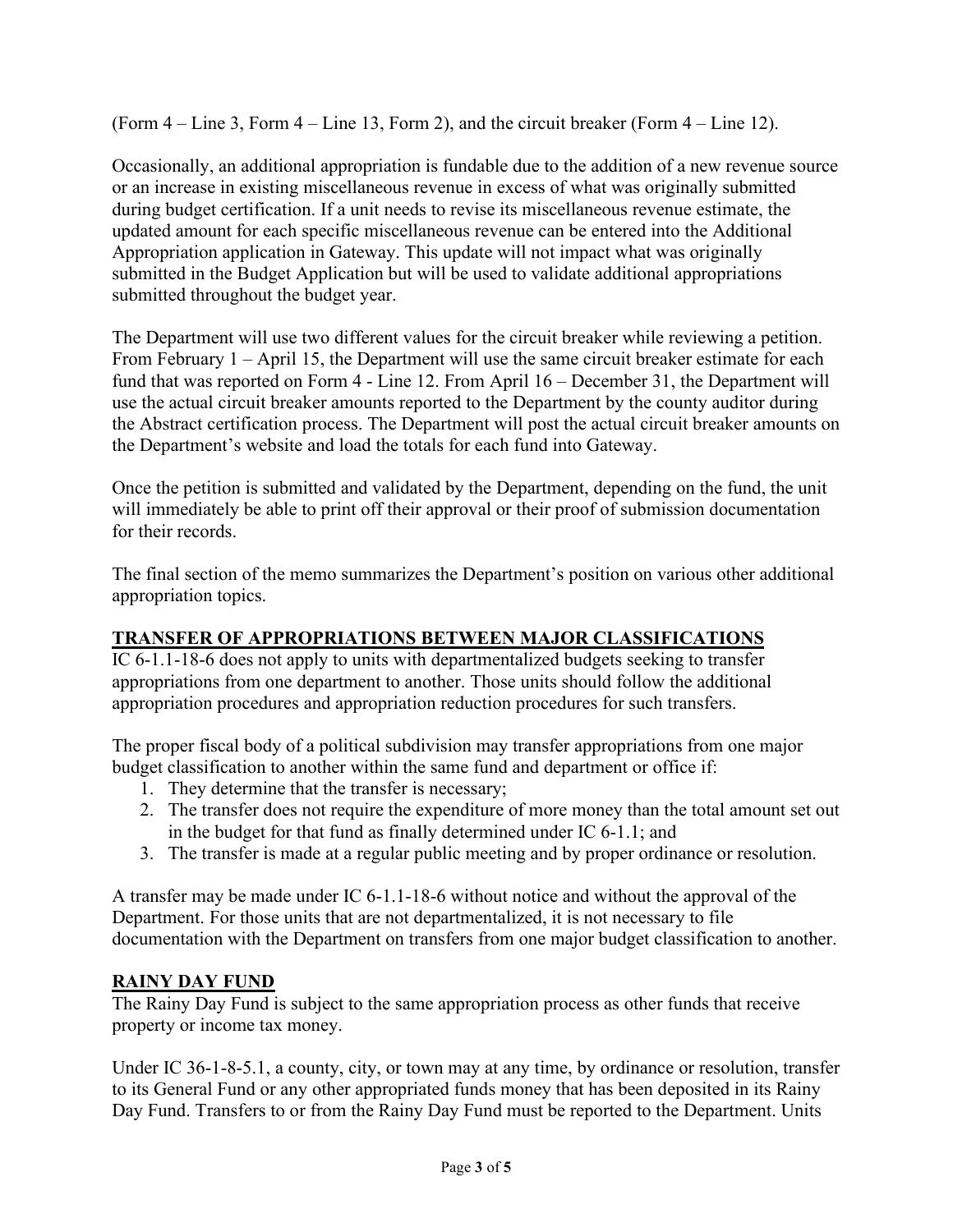must submit to the Department the resolution/ordinance from the fiscal body approving the transfer. The resolution/ordinance must include the name of each fund and the amount being transferred out of each fund to the Rainy Day Fund. The Department may not reduce the actual or maximum permissible levy of a unit as a result of a balance in the Rainy Day Fund of the unit.

A taxing unit can transfer unused and unencumbered funds from its General Fund or other property tax levy funds (excluding debt service and other dedicated funds) to the Rainy Day Fund. In addition, other unobligated cash balances from any fiscal year (excluding debt service and other dedicated funds) may also be transferred to the Rainy Day Fund pursuant to an ordinance or resolution that authorizes and identifies the amount, which cannot exceed 10% of the taxing unit's total annual budget for that fiscal year.

SBOA has advised that transfers to the Rainy Day Fund are prohibited from funds receiving dedicated revenues for specific projects or purposes, such as Motor Vehicle Highway ("MVH") and Local Road and Street ("LRS"). Moreover, a balance in a cumulative fund may be transferred to the Rainy Day Fund only if the purpose of the cumulative fund has been fulfilled. In an audit, SBOA would expect the unit to be able to show that the cumulative fund's purpose has been fulfilled. A unit's transfer of funds from a cumulative fund to its Rainy Day Fund would indicate to the Department that the property tax rate for that cumulative fund was no longer needed. Before making an appropriation from the Rainy Day Fund, the fiscal body shall make a finding that the proposed use of the Rainy Day Fund is consistent with the expressed intent of the fund.

## **APPROPRIATION REDUCTIONS**

Appropriation reductions in the current year have the effect of increasing fund balances available in the ensuing year by officially reducing the appropriation in the current year. Reductions may be handled in two ways.

Option 1: Reductions may be handled in the same manner as additional appropriations as outlined herein. The unit will go through the steps listed above but populate Line D of the Certified Copy. The Certified Copy would still be submitted to the Department as outlined in Step 3.

Option 2: Reductions may also be handled via ordinance or resolution by the appropriate fiscal body. If a unit's fiscal body approves a reduction ordinance or resolution, the ordinance or resolution must be submitted to the Department via upload into the Budget application in Gateway.

### **GRANT PROCEEDS**

Grant monies must be expended in accordance with the grant and may require the unit to submit an additional appropriation request.

If grant monies are receipted into a previously established fund requiring appropriation approval by the Department, the unit must follow the additional appropriation procedures for that fund as outlined herein.

If the grant monies are provided by the state or federal government as a reimbursement of an